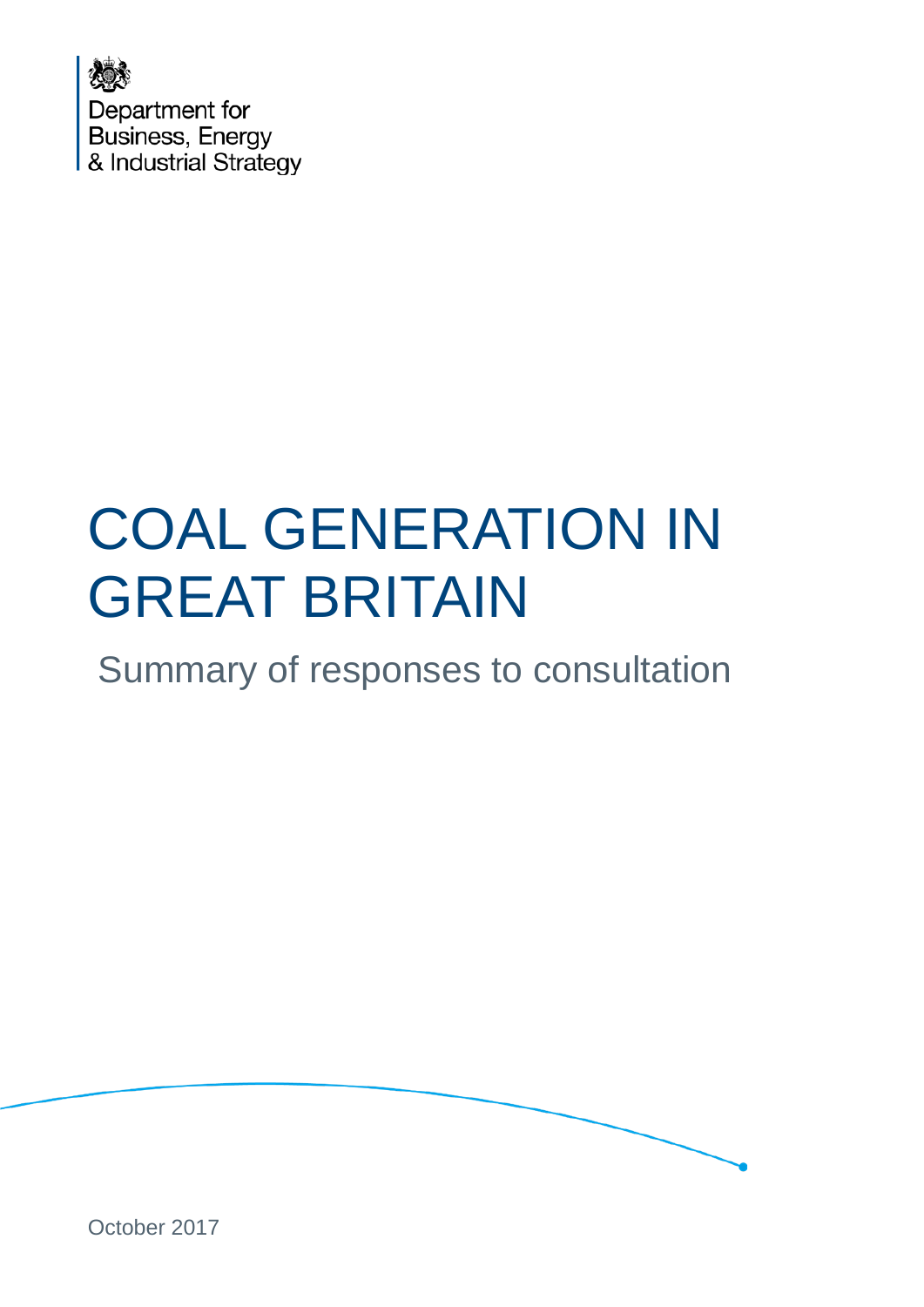# **Contents**

| $\sim$ 3 |
|----------|
|          |
|          |
|          |
|          |
|          |
|          |
|          |
|          |
|          |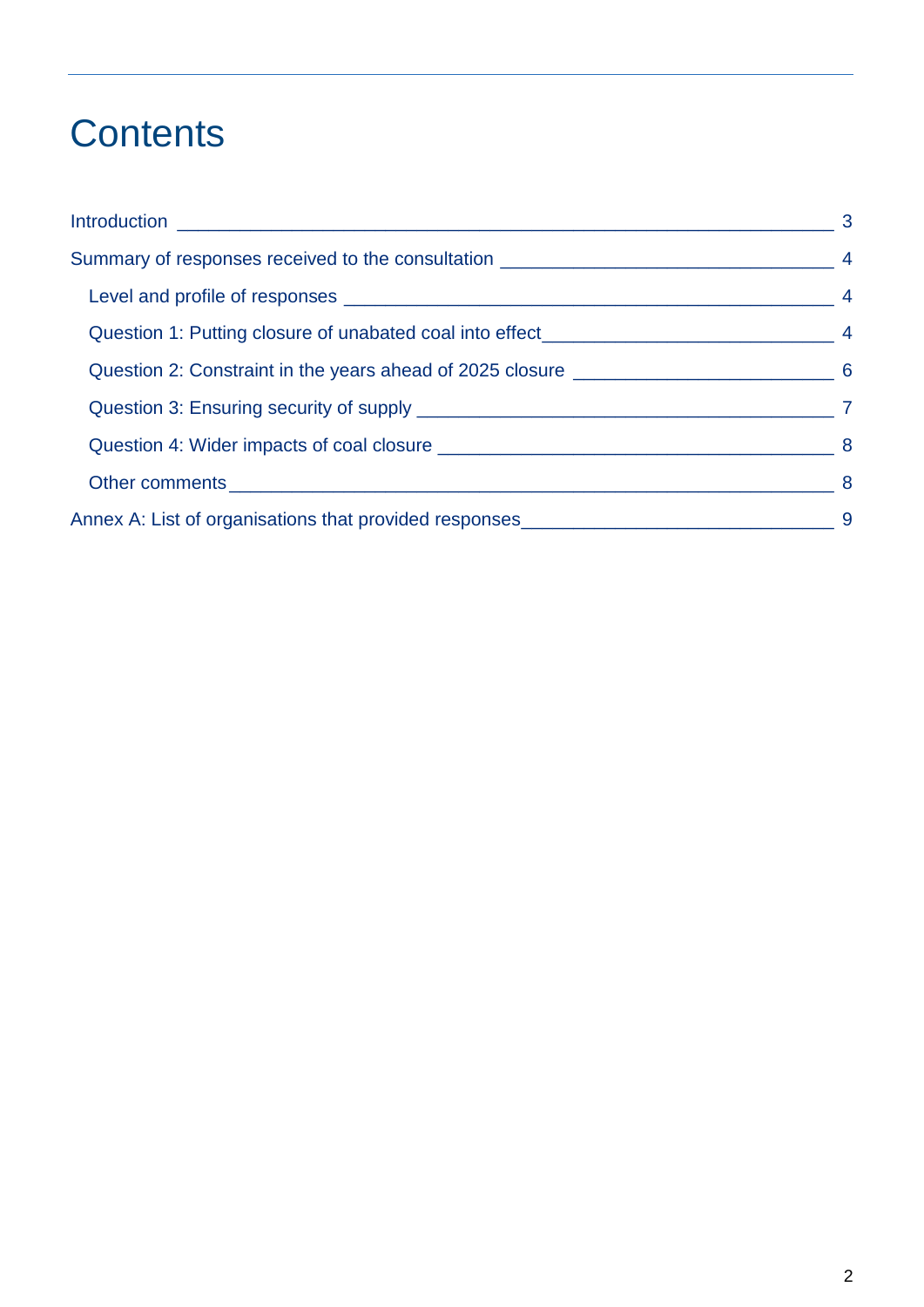# <span id="page-2-0"></span>Introduction

#### **Context**

- 1. In November 2015 the government announced its intention to consult on proposals to end unabated coal generation by 2025. In November 2016 the Department for Business, Energy and Industrial Strategy (BEIS) published a consultation on proposals<sup>[1](#page-2-1)</sup> for how to put that into effect. The consultation ran from 9 November 2016 to 8 February 2017 and received 5,939 responses from individuals, businesses, trade bodies, Non-Governmental Organisations (NGOs) and other organisations. BEIS is grateful to all those who took the time to contribute.
- 2. This document serves to summarise the responses received to the consultation, though it does not reflect every single one of the many different views and points that stakeholders responded with. Annex A sets out a list of organisations that provided responses to the consultation.
- 3. The consultation document asked four questions on our proposals: how to put the closure of unabated coal into effect; approaches to constraining generation ahead of that; how to ensure security of supply, and; the wider impacts of coal closure.

#### Next steps

-

4. Following the consultation, and as set out in the Clean Growth Strategy<sup>[2](#page-2-2)</sup>, the **government confirms that it will proceed with action to regulate the closure of unabated coal power generation units in Great Britain by 2025**. This is based on the benefits of guaranteeing reductions in emissions of carbon dioxide and air pollution, the certainty regulation would provide to the market for new capacity, and on assessments of the low likelihood of impact on security of supply. We are continuing to carry out our assessment of options for implementation, and detail on the regulatory approach for putting this in effect will be set out in due course.

<span id="page-2-2"></span><span id="page-2-1"></span><sup>1</sup> *Coal Generation in Great Britain: The Pathway to a Low-Carbon Future, Consultation Document*, www.gov.uk/government/consultations/coal-generation-in-great-britain-the-pathway-to-a-low-carbon-future<br><sup>2</sup> [www.gov.uk/government/publications/clean-growth-strategy](https://www.gov.uk/government/publications/clean-growth-strategy)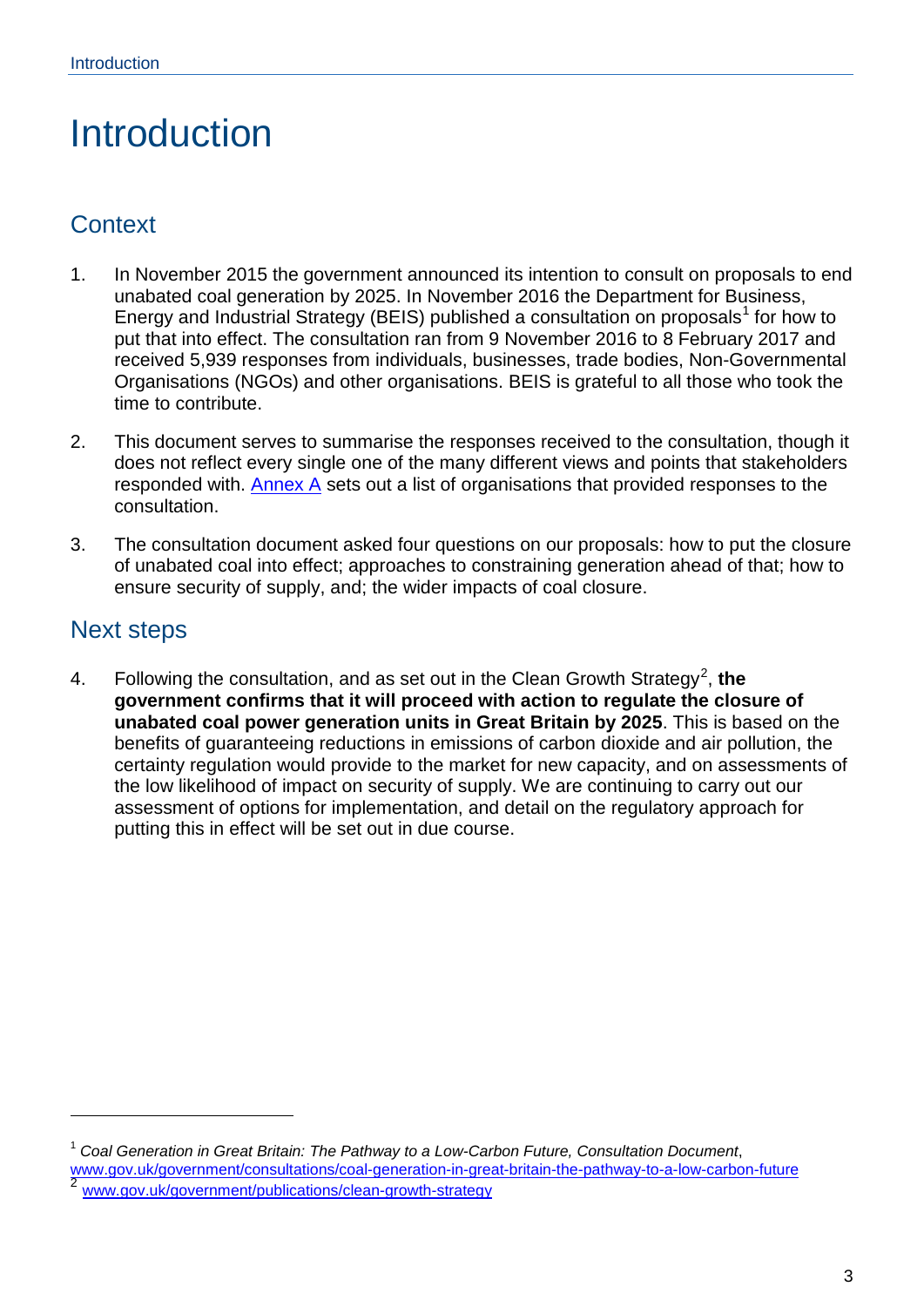# Summary of responses received to the consultation

#### <span id="page-3-0"></span>Level and profile of responses

5. The breakdown of the respondents was as follows:

| <b>Respondent type</b>                | <b>Responses</b> | <b>Percent of total</b><br>(excludes NGO campaign) |
|---------------------------------------|------------------|----------------------------------------------------|
| Individuals                           | 16               | 17%                                                |
| Non-Governmental Organisations (NGOs) | 29               | 31%                                                |
| Academia / research organisations     | 6                | 6%                                                 |
| Industry and industry groups          | 40               | 43%                                                |
| Political parties                     | 2                | 2%                                                 |
| <b>Trades Union</b>                   | 1                | 1%                                                 |
| Individuals through NGO campaign      | 5,845            |                                                    |
| TOTAL                                 | 5,939            |                                                    |

6. The vast majority of responses (98.4%) were from private individuals received through an NGO petition campaign. Of the 94 unique responses, the majority were received from various elements of the electricity and coal industries and industry groups, and from a variety of NGOs. A number of NGOs also signed a joint statement which has been recorded as one response.

#### <span id="page-3-1"></span>Question 1: Putting closure of unabated coal into effect

This question sough views and evidence on the two options for putting the closure of unabated coal into effect, including on relative benefits and risks. It sought views on the impact of the proposals with respect to the draft Impact Assessment that was published alongside the consultation document.

The question also sought detailed views on the proportion of generation capacity on which CCS demonstration should be mandated under option 1, and the impact of proposals on the likelihood of generators moving to higher levels of co-firing under option 2. Stakeholders were also asked for views on whether the proposals would have unintended consequences.

Finally, views were sought on the date in 2025 from which the proposed obligations should take effect.

7. While not all responses answered this question explicitly, the majority of responses expressed views on some or all of the elements of it.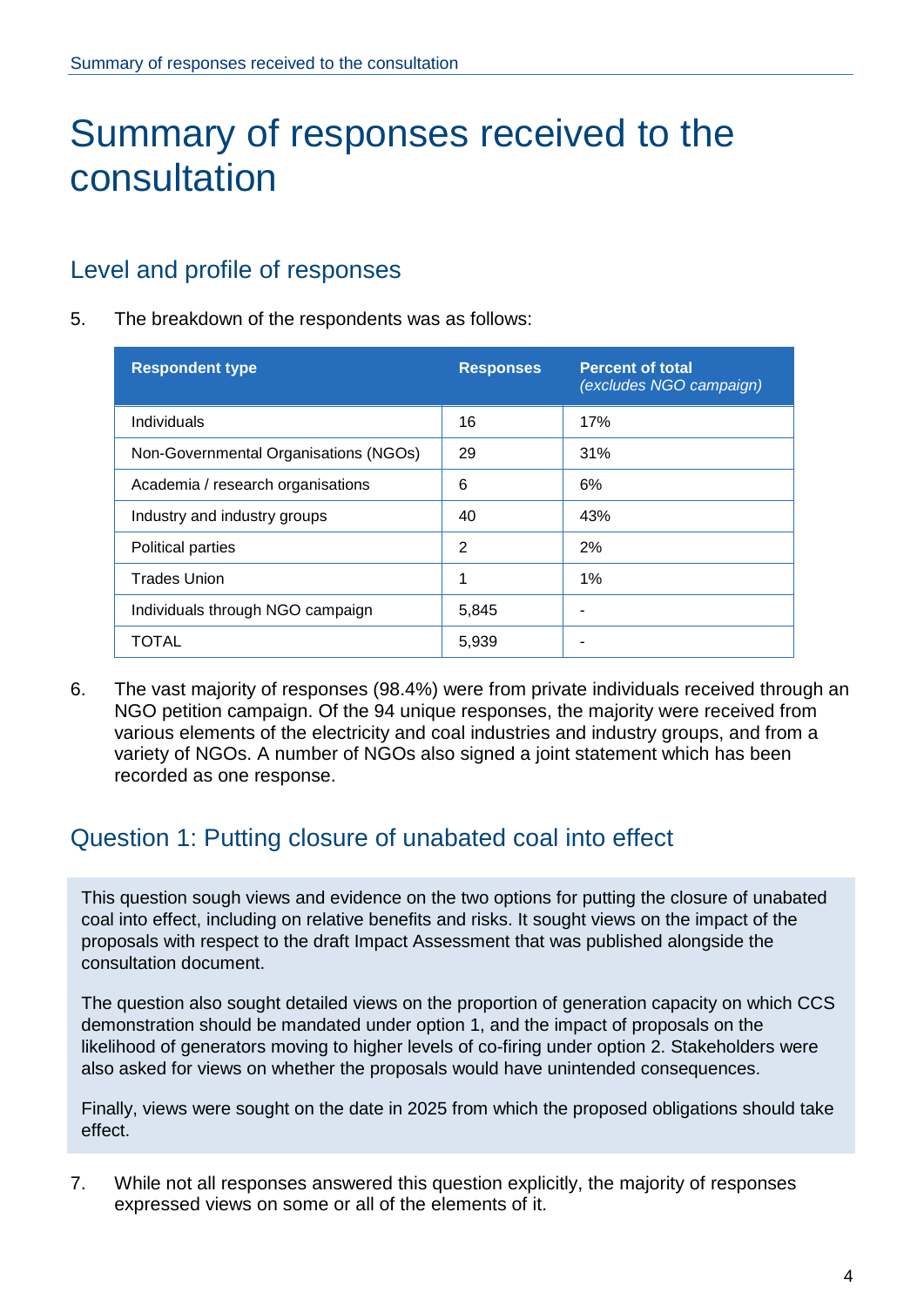- 8. The majority of stakeholders were supportive in principle of the proposed action to regulate the closure of unabated coal units in Great Britain, noting the relative carbondioxide intensity of coal generation and air pollution associated with it. It was commonly noted that the timing of coal plant closures is uncertain and that his had an effect on investment in new capacity. However a proportion of stakeholders, mostly from industry, expressed the view that regulation was not necessarily required to drive the switch away from coal, highlighting the effectiveness to date of carbon pricing through the Emissions Trading System and the UK's Carbon Price Support, and the requirements under the Industrial Emissions Directive.
- 9. Many stakeholders, particularly from NGOs, private individuals and some elements of industry reflected on the analysis presented in the Impact Assessment accompanying the proposals, which suggested it is feasible that all coal plants might close without further intervention in 2021/22. Roughly half of unique responses argued that the date for ending unabated coal should be brought forward (2023 being commonly cited). The responses through the NGO campaign argued this point.
- 10. On the two options proposed for regulation, there was little support for requirements to demonstrate Carbon Capture and Storage (CCS) technology to be applied to existing coal plants. Most respondents who offered comment on this referred to the relatively nascent nature of the technology, the timetable for investments and for establishing transport and storage infrastructure, and the level of cost that demonstration of CCS might attach. Most respondents also reflected on the relative age of the remaining coal fleet, and questioned whether retro-fit CCS would be an efficient or cost-effective solution. Some industry group respondents suggested that setting requirements to demonstrate CCS in the proposed timeframe might undermine confidence in CCS as a technology.
- 11. Amongst those who commented, there was more support for the principle for an emissions intensity limit onto coal on a unit-by-unit basis, noting this is the less prescriptive of the two options and, as an approach, is in line with the air pollution abatement requirements that have been placed on emitters in the past. However, around 10% of unique responses, mostly from NGOs, raised concerns over the potential for increased levels of biomass co-firing that this option would permit. Citing evidence, the majority of these centred on the impact that biomass generation might have on net carbon emissions, and the impacts of deforestation and land use change.
- 12. Roughly a fifth of respondents to this question reflected on the types of capacity that will replace coal units as they close. Many of these commented that the future energy mix will be less reliant on large-scale flexible generation and that a diverse mix of new CCGT, OCGT, gas reciprocating engines, storage, inter-connectors and demand-side response will be delivered to complement increased renewable sources. A proportion of industry respondents highlighted that coal will continue to play an important, low-cost role in the transition to a low-carbon electricity system.
- 13. On the final question of the date in the year at which the proposed regulatory options should come into effect, there was a mix of views. Of those who commented, the majority favoured a date aligned to the capacity market delivery year (beginning 1 October), though a number of industry respondents argued for 31 December to allow coal generators the greatest flexibility.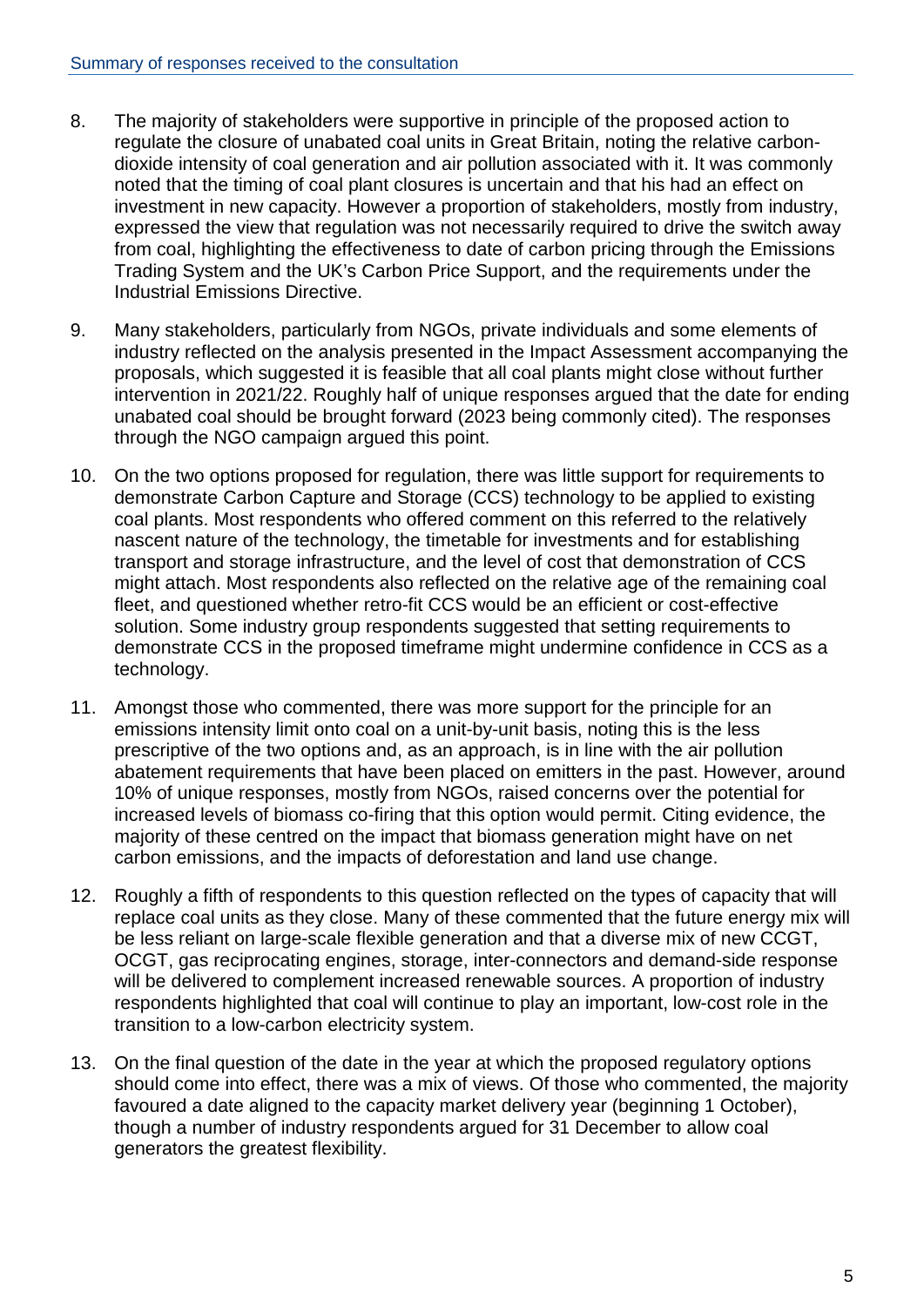#### <span id="page-5-0"></span>Question 2: Constraint in the years ahead of 2025 closure

This question sought views on the principle of establishing a constraint on coal generation in the years ahead of 2025, how such a constraint might be implemented, and the level and time from which it might apply. It sought views on the extent to which a constraint might affect coal plants' ability to participate in the Capacity Market.

Are there alternative ways of delivering the objective of phasing out coal generation by 2025 without negative impacts on the security of supply?

- 14. While not all responses answered this question explicitly, approximately half expressed views on some or all of the elements of it.
- 15. Roughly half of unique responses expressed the view that a constraint in some form would be desirable to manage an orderly transition away from coal, to provide clarity to the market, and to guarantee earlier reductions in carbon dioxide and air pollution emissions.
- 16. Conversely, roughly half of the proportion of unique respondents, mostly from industry, expressed the view that a regulated load factor constraint was not necessarily required to drive an orderly switch away from coal, arguing that carbon pricing through the EU Emissions Trading System and the UK's Carbon Price Support should have the desired effect of driving coal closures in an orderly way. Around a quarter of respondents considered that a clearer, long-term trajectory for the Carbon Price Support would aid the orderly reduction in capacity. Some respondents suggested other incentive-based mechanisms.
- 17. Further, some industry respondents argued that regulated constraints would bring unwelcome complexity to the market. A small proportion of respondents, including private individuals and industry, expressed concern that such a constraint could lead to an increase in consumer bills: the draft Impact Assessment accompanying the consultation suggested this will not be an issue in the "central" scenario, though in the unlikely "high coal" scenario a constraint pre-2025 was shown to increase consumer bills.
- 18. Many responses on both sides expressed the view that the 40% load factor constraints modelled in the draft Impact Assessment were unlikely to have a significant impact given projected decreases in load factors for coal in the future. A number of respondents highlighted that the majority of coal plants will face a tighter 17% load factor constraint from 2020, as required under the Industrial Emissions Directive, but this had not prevented two coal plants securing Capacity Market agreements for delivery in 2020/21.
- 19. Around a quarter of unique responses reflected on the Capacity Market's role in ensuring security of supply (also explored in the next section), with NGOs in particular suggesting that coal's eligibility to bid into the Capacity Market four-year ahead auctions should be constrained for delivery from 2023. This, it was argued, would strengthen the market signals for new build flexible capacity ahead of the backstop date. Some NGOs further argued that regulating for an earlier intervention to reduce coal capacity would reduce the chance of it biting at a similar time to other perceived market risks.
- 20. Of those who commented on this point, no respondent agreed with the principle of applying a constraint on the coal fleet in total, noting the complexities of administration this would bring.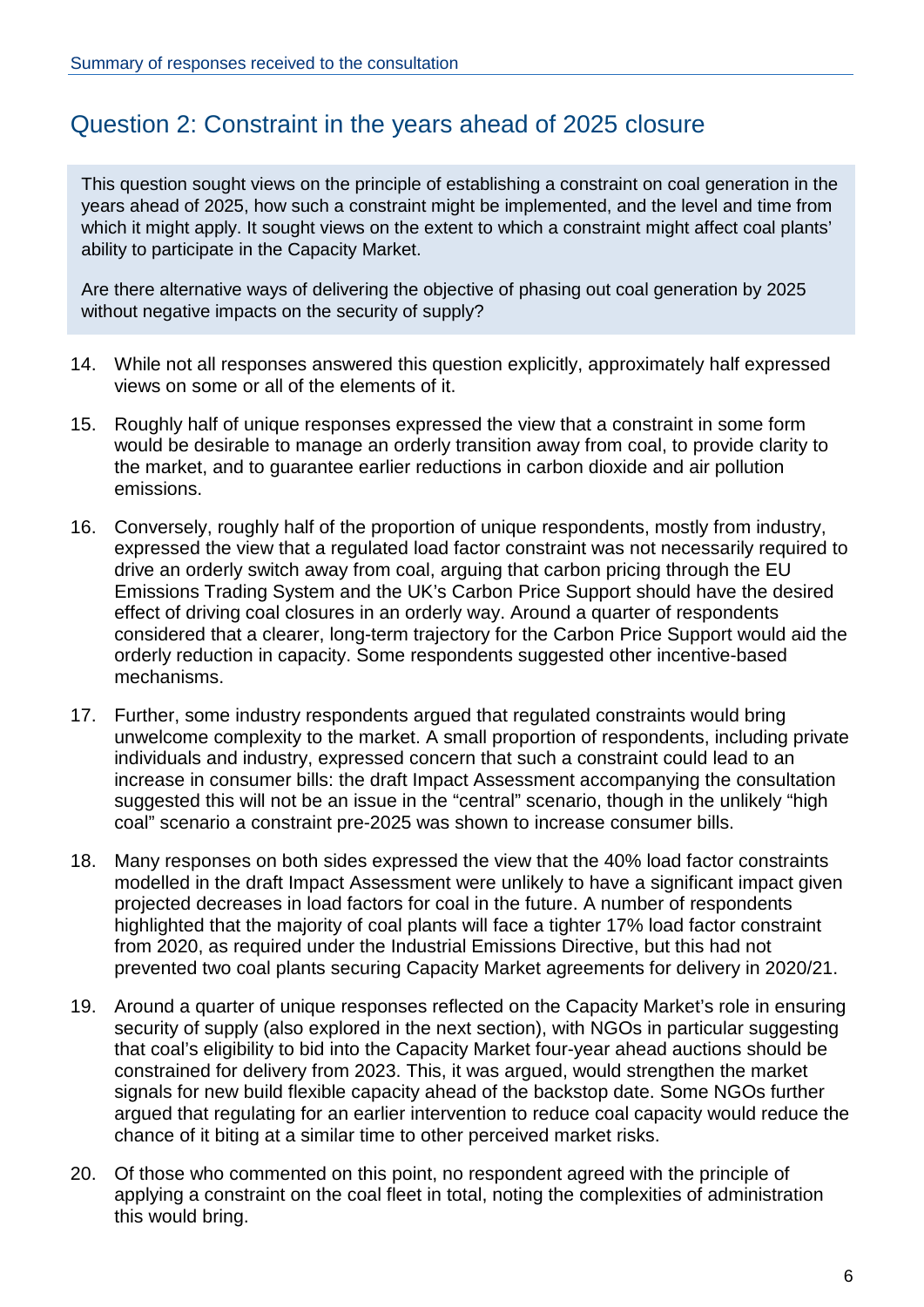#### <span id="page-6-0"></span>Question 3: Ensuring security of supply

This question sought comment on our proposals in terms of securing secure supplies of electricity, in particular on whether the Secretary of State should retain powers to temporarily suspend the backstop date on unabated coal if this were justified at the time.

The question also sought feedback and evidence on the impact of the proposals on the investment case for new capacity, and on the build rates of this capacity set out in the draft Impact Assessment that accompanied the consultation.

- 21. While not all responses answered this question explicitly, the approximately half expressed views on some or all of the elements in this question.
- 22. The majority of those who responded to this question held the view that there is unlikely to be a significant risk to security of supply from regulating to close unabated coal, with stakeholders highlighting the Capacity Market's role in ensuring security of supply. However, as above, a significant number of responses to this question, mostly NGOs, expressed the view that coal units should be prevented in some way from bidding into the Capacity Market's four-year ahead auctions ahead of the backstop date, while allowing coal to bid into the one-year ahead auctions should there be a concern about security of supply at the time.
- 23. Responses from industry and academia / research organisations also commented on the level of capacity that is likely to remain on stream in 2025. Many argued that as 6GW of coal capacity had secured capacity agreements for delivery in 2020/21, it was unlikely that there will be reduction in capacity of more than this at one point in time. Some observed that the market managed the closure of 5GW of coal capacity closed in 2016.
- 24. The majority of stakeholders who responded to this question expressed the view that the benefits of an arrangement to temporarily defer the closure of unabated coal would be outweighed by the uncertain signals that it would place on the market. This, it was considered, would diminish the confidence that investors in new capacity would have on the market.
- 25. A number of respondents, mostly from industry and academia/research organisations, expressed views on the importance a whole-system approach to determining security of supply. Many of these responses provided views on the mix of new build capacity that may come forward to replace coal, may include a greater level of small-scale flexible generation, renewables smart technologies, Demand-Side Response and interconnectors than modelled in the accompanying Impact Assessment.
- 26. A number of responses to this question, and to question 4 (below) reflected on the need to consider system resilience as part of the transition away from coal, in particular given coal plants' historical role in providing balancing services, system intertia and "black start" services.
- 27. A clear majority of those who commented on this point agreed that the maximum build rates for new gas power stations described in the consultation and draft Impact Assessment were a reasonable benchmark, though some commented that not necessarily sustainable for more than 1-2 years.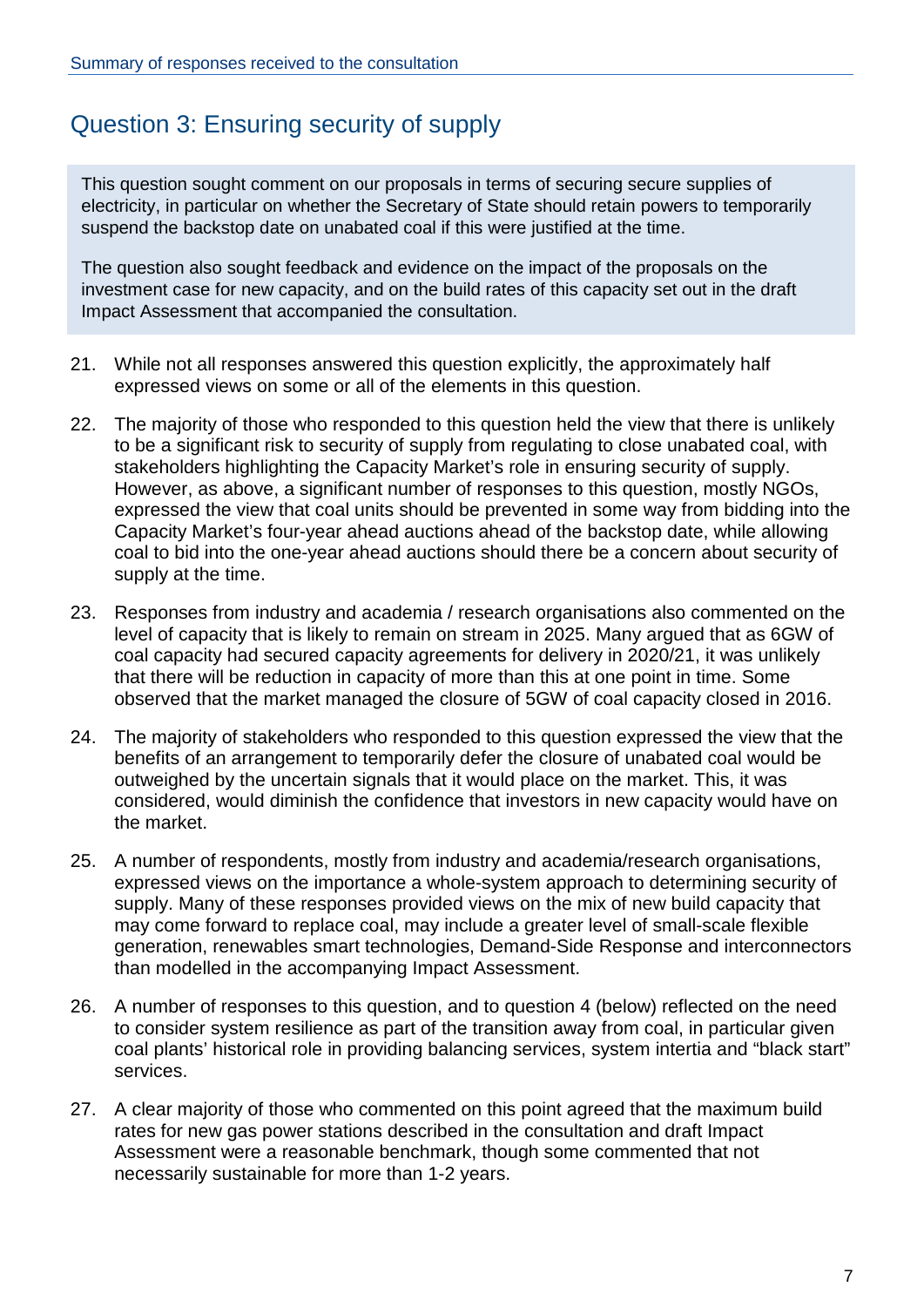#### <span id="page-7-0"></span>Question 4: Wider impacts of coal closure

This question sought views and supporting evidence on the wider impacts of regulating the closure of unabated coal by 2025, particularly where these are additional to what might be expected without this measure.

- 28. While not all responses answered this question explicitly, approximately a quarter of the unique responses expressed views on it.
- 29. The majority of responses to this question reflected on the impacts that closures of coal power stations will have on those employed directly and indirectly by the stations themselves, but also within local communities and coal supply chains. However it was commonly noted that this transition was inevitable even without the proposed interventions, as coal plants come to the end of their lives. Others pointed out that this transition was already underway, for instance with reductions in coal rail freight and port capacity over recent years.
- 30. While this was out of scope of the consultation, some elements of industry highlighted the on-going need for coal for other purposes, including: household heating, and industrial processes such as iron and steel, cement, and other feedstocks.
- 31. Some stakeholders observed the opportunities afforded by the government's work to develop an Industrial Strategy, which aims to improve living standards and economic growth by increasing productivity and driving growth across the whole country. A number of those who responded to this question highlighted the opportunities of the move to clean technologies to create new skilled employment. There was some suggestion that more detailed consideration should be given to specific local impacts in the final Impact Assessment.
- 32. A number of NGOs and academic / research organisations reflected on the benefits of guaranteeing reductions in emissions of carbon dioxide and air pollutants such as nitrogen oxides, sulphur dioxide and particulate matter. A number of NGOs reflected on the benefits of action in encouraging other countries to reduce coal use. Some NGOs also commented on the social and environmental impacts of coal mining in other countries.

#### <span id="page-7-1"></span>Other comments

33. A significant number of respondents, including all of the responses received through the NGO campaign, argued that action should be taken to limit or prevent new coal mining operations in Great Britain: however this was out of the scope of the consultation, which was focussed on electricity generation from coal.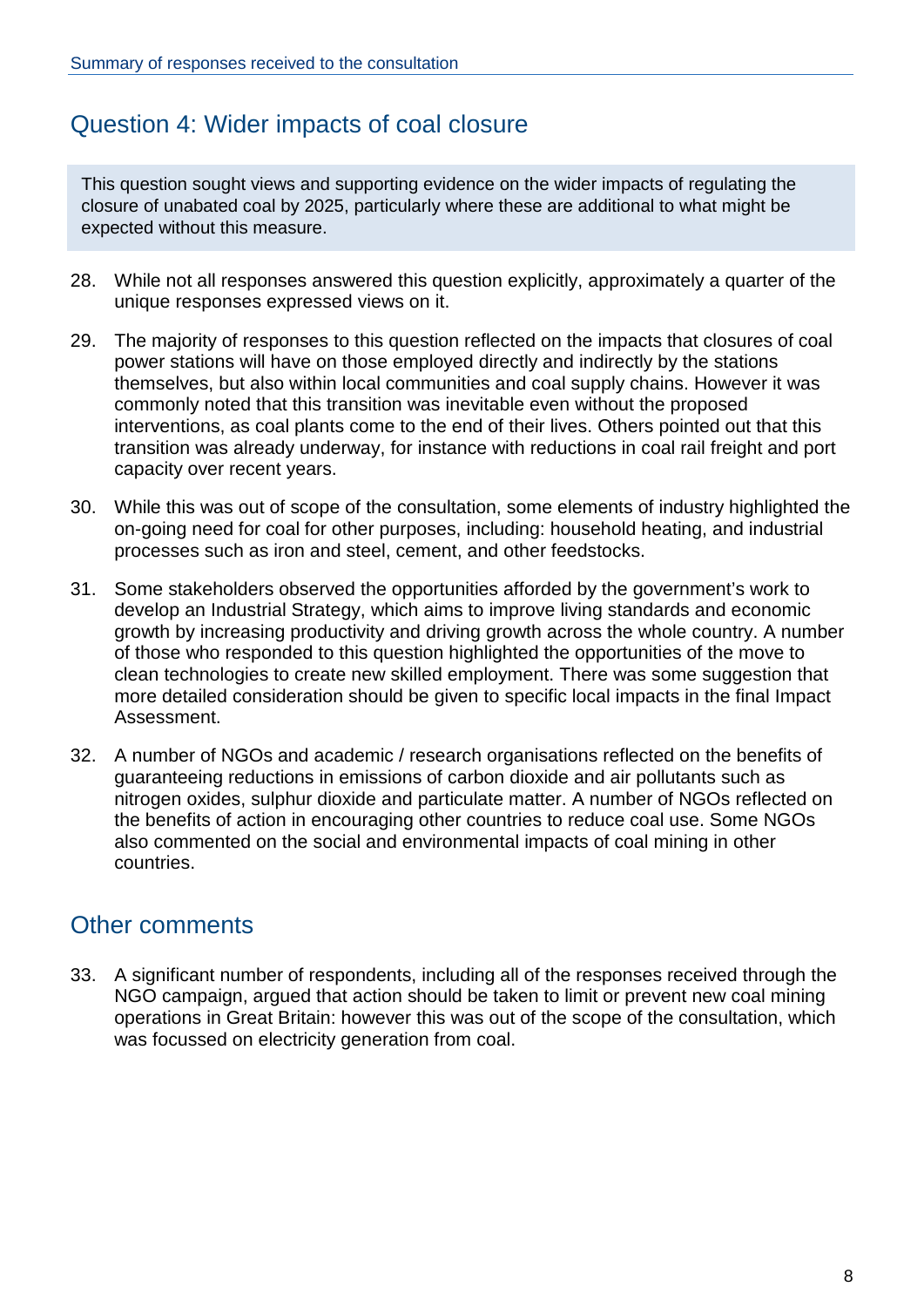## Annex A

A list of organisations that provided responses to the consultation is below (excluding private individuals who are excluded due for data protection reasons, and those who requested not to be listed).

- Aggregated Micro Power Holdings
- Advanced Power Generation Technologies Forum
- Associated British Ports
- Association for Decentralised Energy
- Biofuelwatch
- Bright Blue
- British Ceramic Confederation
- Calon Energy
- Campaign Against Climate Change
- Cafod
- Carbon Tracker Initiative
- Carbon Capture and Storage Association
- Christian Aid
- Client Earth
- Coal Action Network
- Coal Imp
- Confederation of British Industry
- Confederation of Paper Industries
- DeutscheBahn
- Dogwood Alliance
- Drax
- $-$  F<sub>3G</sub>
- **Ecodefense**
- Ecotricity
- EDF
- European Environmental Bureau
- EEF
- Eggborough Power
- Eider
- Energy UK
- **Engie**
- ESB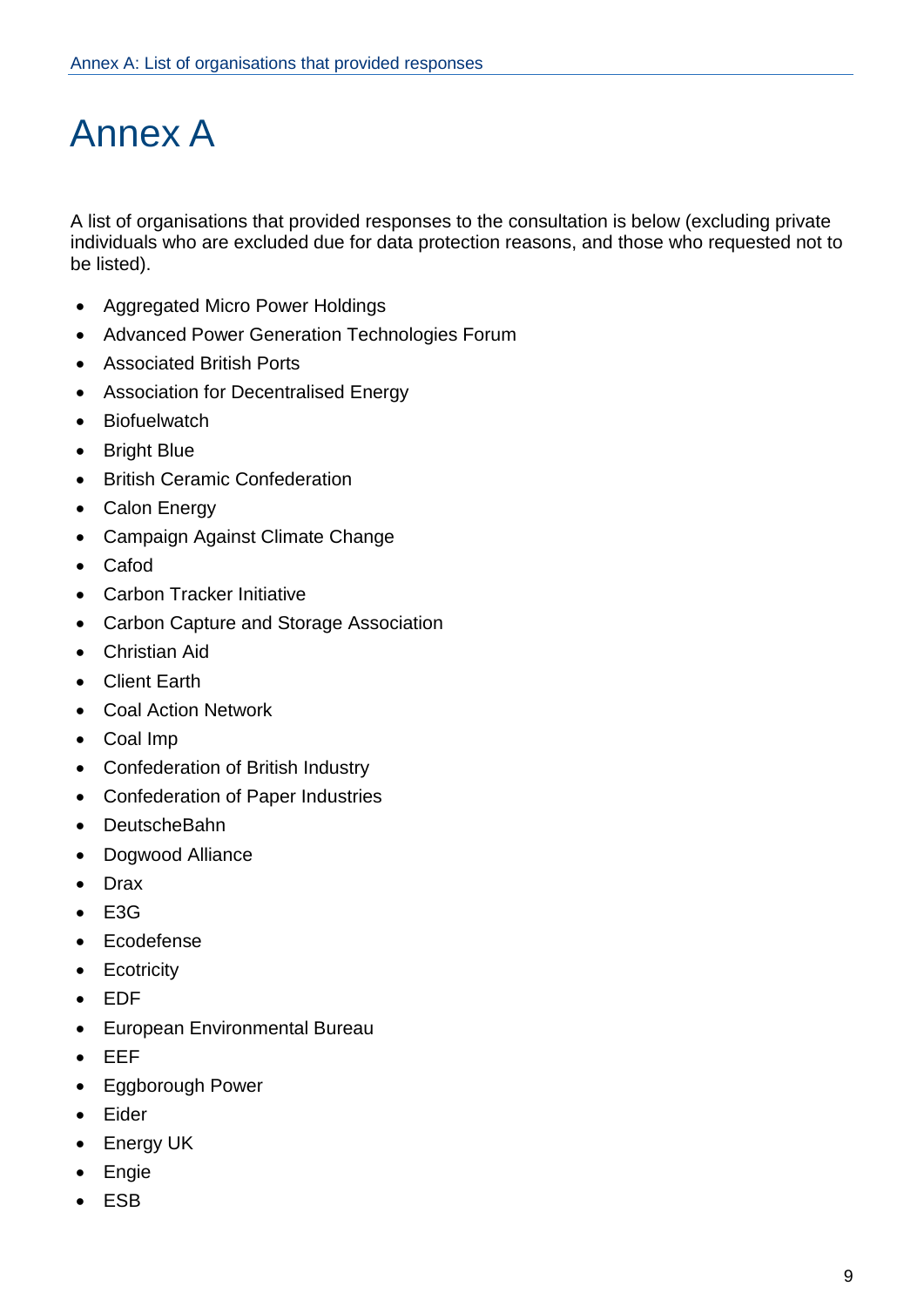- Energy Technologies Institute
- Frieghtliner
- Friends of the Earth
- Fuel Poverty Action
- Good Energy
- Green Alliance
- Green Party
- Greenpeace
- Historic England
- Institute for Energy Economics and Financial Analysis
- InterGen
- London Mining Network
- Low Carbon
- Natural Resources Defence Council
- NGO Joint Statement
- Oxfam
- Peel Ports Group
- Prospect
- Rail Freight Group
- Renewable Energy Association
- Reclaim the Power
- Renewables UK
- RSPB
- RWE
- Sandbag
- Scottish Opencast Communities Alliance
- Scottish Power
- Scottish Renewables
- Shell
- Myski Local Civic Organization
- University of Sussex (Science Policy Research Unit)
- SSE
- Statkraft
- UK Energy Research Centre
- UK Health Alliance
- UK Onshore Oil and Gas
- UK Power Reserve
- UK Youth Climate Coalition
- Uniper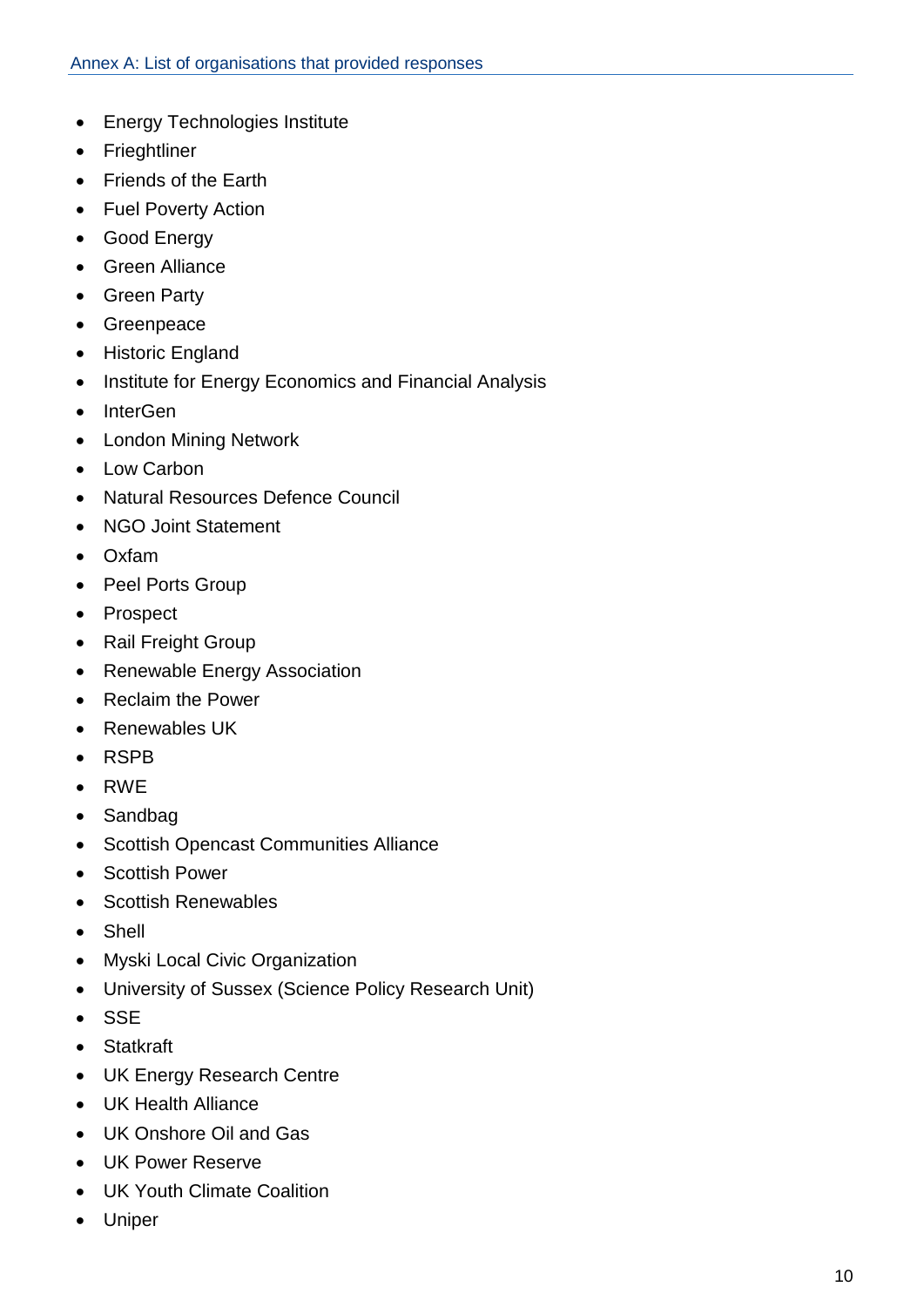- United Valleys Action Group
- US Industrial Pellet Association
- US National Wildlife Federation
- US Southern Environmental Law Centre
- VPI Immingham
- Welsh Government
- Winchester Action on Climate Change
- World Coal Association
- WWF